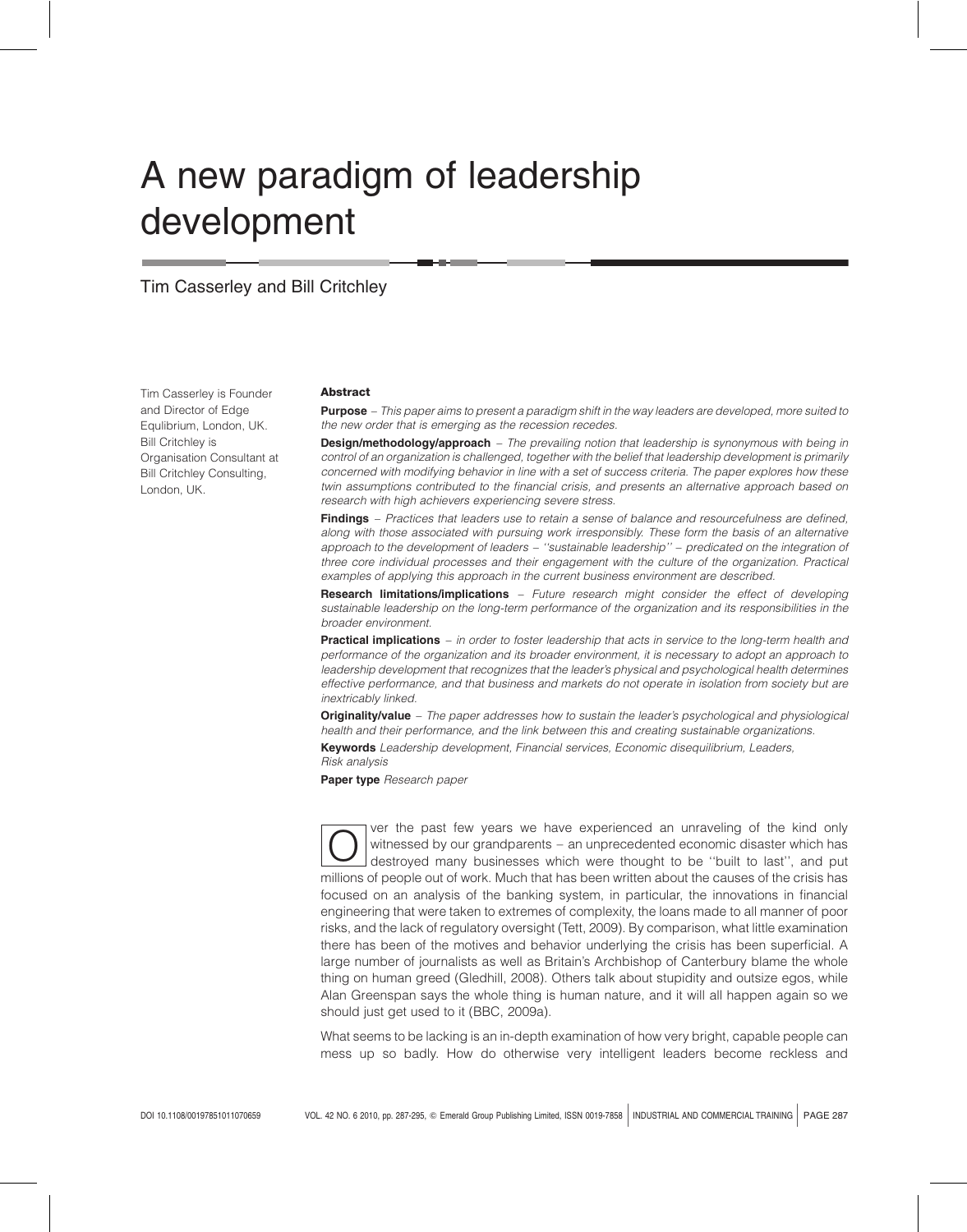'' This portrayal of the leader as powerful agent in communion with the organization is the final hallmark of sustainable leadership. ''

> irresponsible? And what are the dimensions of organizational culture that foster such behavior?

> The other thing that appears simplistic is the almost exclusive focus on those in the banking community as being responsible for the catastrophe. Little has been said about the role of those outside the financial services sector. While the recklessness of the financial services industry was undoubtedly pivotal, our research suggests that the crisis was the culmination of a far wider malaise permeating current notions of what leaders do, and how they are developed.

> By and large, most leaders and those who talk about, teach, or consult to leadership believe leadership is about being in control of an organization in the singular pursuit of maximizing financial return. This belief is based on the twin assumptions that businesses are like machines which leaders can ''drive'', ''re-engineer'', and ''leverage'', and that the sole purpose of business enterprise is to maximize profit. Both of these assumptions are now up for question. Businesses are increasingly constructed as participants in a wider ecology with responsibility for minimizing their environmental impact and improving their contribution to social welfare, although the implications of this perspective for leaders seem largely unwelcome

> The ''machine'' view of organizations is still alive and well, and with it the belief in control, whereby unilateral decision making, or decision making by a small inner circle, is the norm, even on business activities involving significant business risk. After all, if I am in control, what need is there to consult others? Moreover, it is all too easy for leaders to extend this illusion of control to believing they can predict and control the consequences of their decision making for society as a whole.

> Many of those who work in finance are predicting that the financial crisis will happen again, eclipsing the scale of the damage caused by the present one (BBC, 2009a, b; Dolphin, 2009). We agree with their fear that lessons are not being learned. But we believe these lessons concern what constitutes good leadership of businesses generally, rather than exclusively the banking industry and the financial markets. The key question is can we stop the crisis from happening again? And more specifically, how can we begin to foster somewhat different assumptions about leadership than those described above?

## Our research

Our research into personal and career sustainability started more than eight years ago, and provided the original thought that went into Tim and David's book (Casserley and Megginson, 2008). We asked 100 high flyers, from 29 different countries, to tell us about their experience of severe stress at work, as well as their perception of how their organizations responded, during a three hour, audio taped interview. Subsequent analysis of these ''stress stories'' was combined with survey data and follow up interviews with participants a year later. Our findings showed that burnout is the extreme consequence of an unsustainable approach to work and career. Or to put it another way, burnout is at the far, negative end on a spectrum of individual sustainability. For instance, while around 20 percent of our research population manifested all the classic symptoms of burnout, a far larger proportion demonstrated some of these symptoms. These people were not at risk of burning out – they were less close to the extreme end of the spectrum referred to above, but they were in a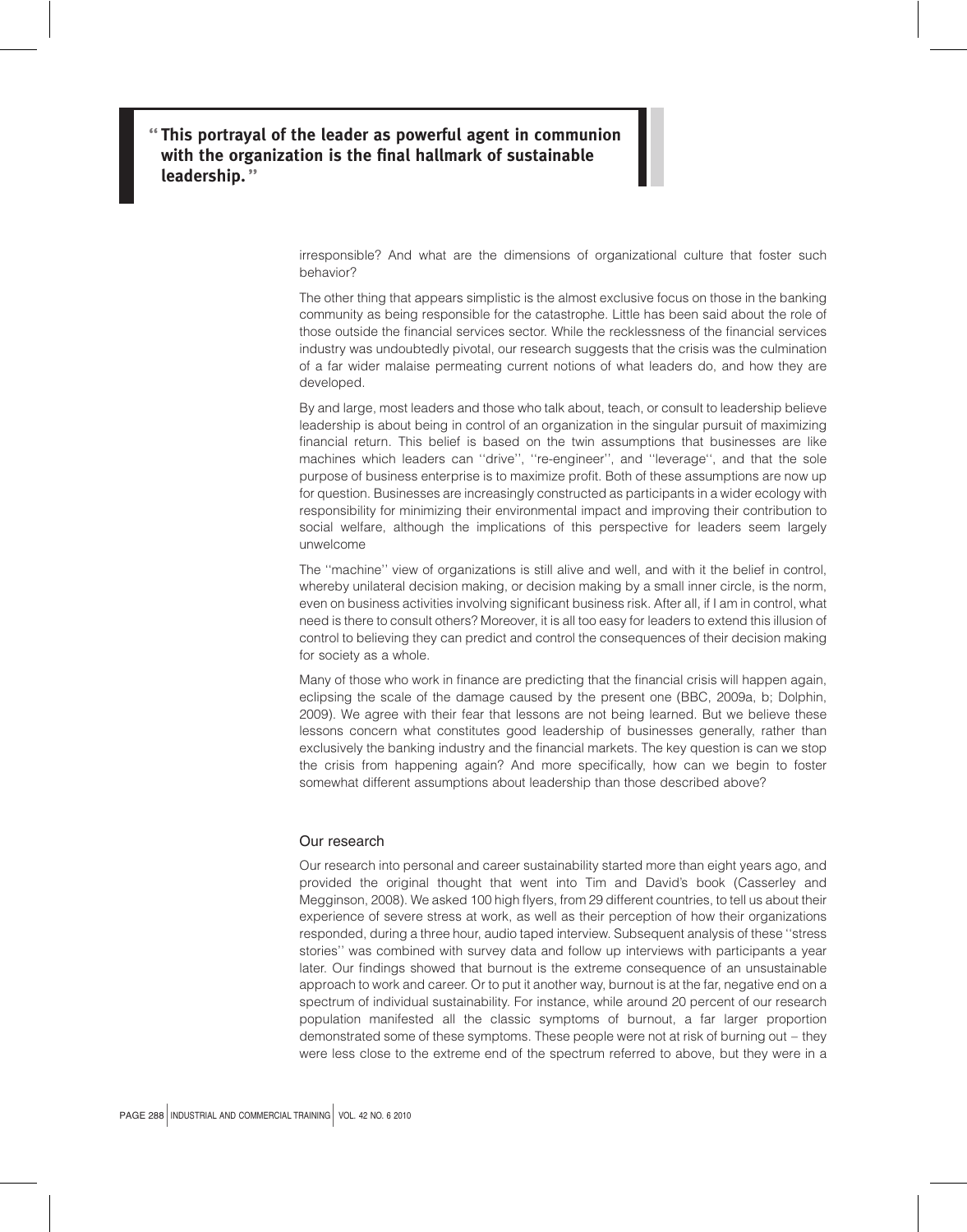permanent state of sleep debt, and followed highly addictive work styles, a state we called, ''joyless depletion''. They were also prone, among other things, to reckless decision making.

As the research progressed it became clear that our findings were:

- **Defining how successful leaders sustained themselves and their careers over the long** term – what they practiced day-in, day-out that ensured they kept their sense of perspective, balance and resourcefulness, and avoided derailment and burnout.
- <sup>B</sup> Identifying a clear pattern of behavior associated with pursuing work and career unsustainably and irresponsibly – a pattern not dissimilar from that of the young, hotshot investment bankers whose action precipitated the credit crunch.
- **Forming the basis for a paradigm shift in the way we think about how leaders are** developed – an approach that centers on leaders' exercising a duty of care for their own sustainability as well as that of the wider business and the society of which they are a part. It is as concerned with leaders learning the lessons of sustainability – paying attention to their own ''healthily selfish'' needs as a pre-requisite of effectiveness – as increasing their performance.

#### Behavior patterns associated with pursuing work and career irresponsibly

Whereas organizations create the conditions which foster the development of irresponsible approaches to work and career, individual leaders make choices that lead them down this road. These choices are driven by a susceptibility to unthinking confluence with their organisations' objectives, and a lack of reflexive ability.

Based on our research we developed a model that described nine dominant behaviors associated with high achievers pursuing work and career irresponsibly. These include:

- Addiction to action. Leaders are highly adrenalized, orientated towards action and the pursuit of short term goals and suffer from a chronic lack of strategic thinking. Decision making appears impulsive and lacking a rational basis, and decisions take into account only their immediate, short term consequences.
- **B** Career success orientation. Leaders are in a co-dependent relationship with their job and career – there is no sense of separation. Often leaders will regard their outlook and interests as identical to those of the organization.
- **B** Masters of the universe. Leaders have an exaggerated self belief and sense of their own importance which leads them to lack an understanding of their limitations. They have a sense of omnipotence in what they personally can achieve and believe they do not need to comply with the rules that govern others.

#### How leaders sustained themselves over the long term

Those who pursued more sustainable approaches to work and career had a sense of purpose that was grounded in something deeper and more enduring than just the achievement of work and career goals, and went beyond the leader's narrow self interests. Such a purpose appeared to make them ''burnout proof''. They were their own person rather than what others wanted them to be. They were conscious of their lives having some kind of story that enabled them to make meaning of their experience. They also possessed very well developed reflexive abilities that enabled them to step back, look critically at themselves and creatively adapt to changes in their environment. By the same token those in ''joyless depletion'' tended to have a sense of purpose that was rooted in a need for recognition, fame and success in career.

#### A new approach to the development of leaders – the paradigm of sustainable leadership

Our findings point to the need for a different approach to leadership development – one that is more suited to the new order that is emerging as the recession and the credit crunch recede. We believe that trying to go on with the business of developing leaders as if nothing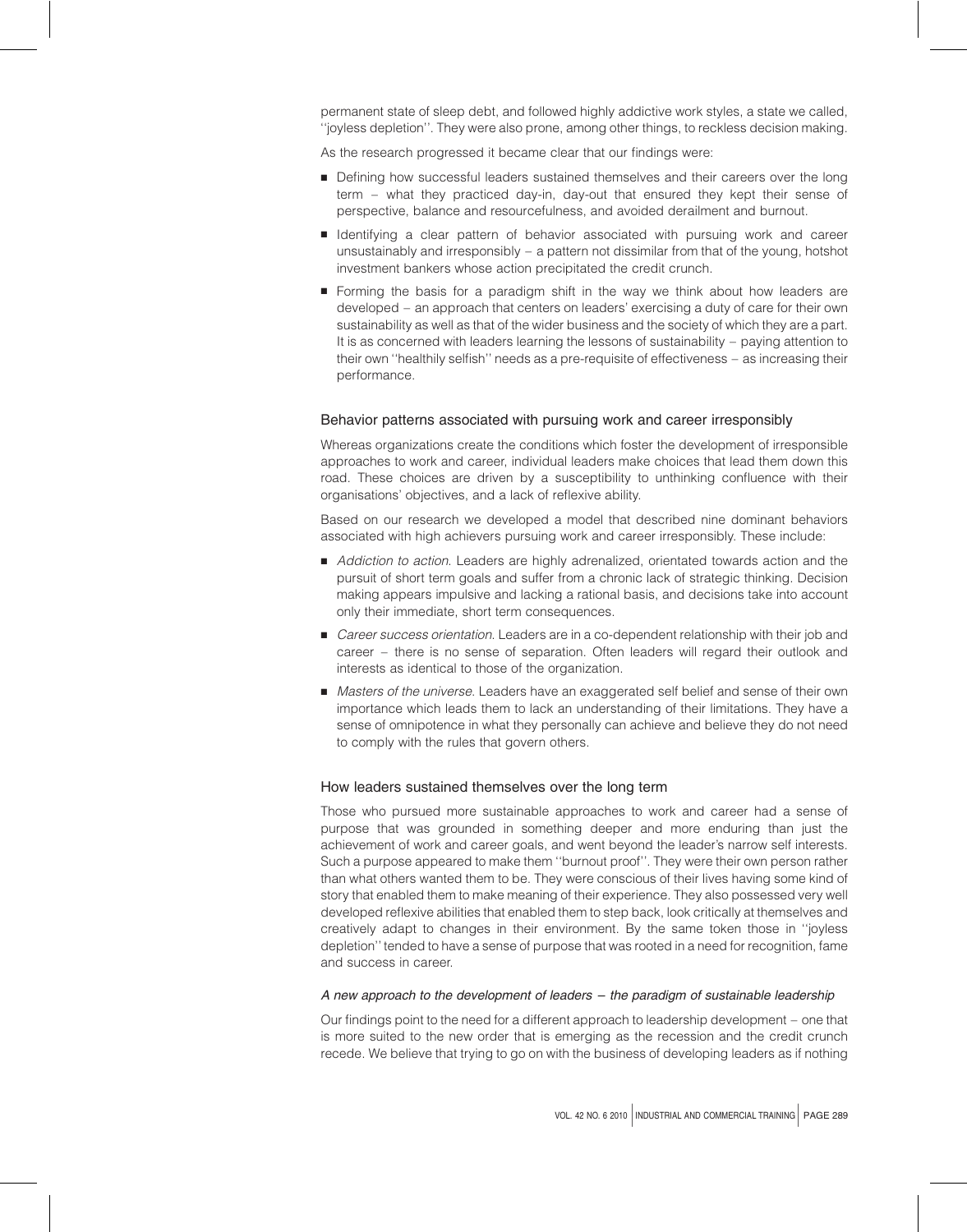had happened is a fool's game which will inevitably lead, sooner rather than later, to a reoccurrence of the crisis.

We call this approach developing ''sustainable leadership'', which is easy to say, but this is how it is different.

We use the word sustainable on a number of levels:

- **B** The personal level of sustaining personal psychological and physiological health.
- **F** The organizational level of sustaining a work environment in which people are enabled to flourish and realize their own potential in the service of organizational purposes which they see as worthwhile and sufficiently congruent with their own sense of personal purpose.
- $\blacksquare$  The sociological level of playing a responsible part in the broader community.
- The ecological level of sustaining the environment.

The current paradigm of leadership development is not, in our experience informed by a sustainability agenda. It sees leadership largely as a set of skills or competencies. The twin activities which underpin most leadership development are identification of competencies followed by behavior modification. The assumption is that performance can largely be defined and achieved by combining knowledge and skills with experience, assuming the ''right'' attitude and appropriate motivation. We argue there is little correlation between much leadership development activity and effective performance.

There has been a recent move towards ''self awareness'' stimulated by Goleman's work on ''emotional intelligence'' (Goleman, 1997) among other things, but this tends to be seen as another competence, and furthermore it is a ''soft'' skill which is forgotten as soon as the economic climate gets tough.

Our research shows that performance derives from an integration of three core processes:

- 1. reflection on action (learning through doing);
- 2. psychological intelligence (having a clear sense of personal purpose and an awareness of personal assumptions and motivations); and
- 3. physiological well-being (effective management of stress and sufficient self care).

This last process is all but ignored in most development programs, or seen as a ''nice to have'' add on, while our research suggests that it is of equal importance to the other two.

Importantly, it is the integration of these three core processes, followed by their engagement with the culture of the organization which constitutes effective leadership development and generates sustainable leaders, and is more likely to create sustainable organizations.

## Reflection on action

This orientation is gaining ground over traditional teacher-centric development activity. The idea that managers learn mainly through reflecting on their experience was pioneered in the 1950s and 1960s by Professor Reg Revans in the form of ''action learning''. While it had an initial flowering, it was not universally taken up in the field of management development because it is not so easy to plan and control as programmatic training; however it is has re-emerged in various forms, such as action research, action inquiry and of course

''Our research suggests that the crisis was the culmination of a far wider malaise permeating current notions of what leaders do, and how they are developed. ''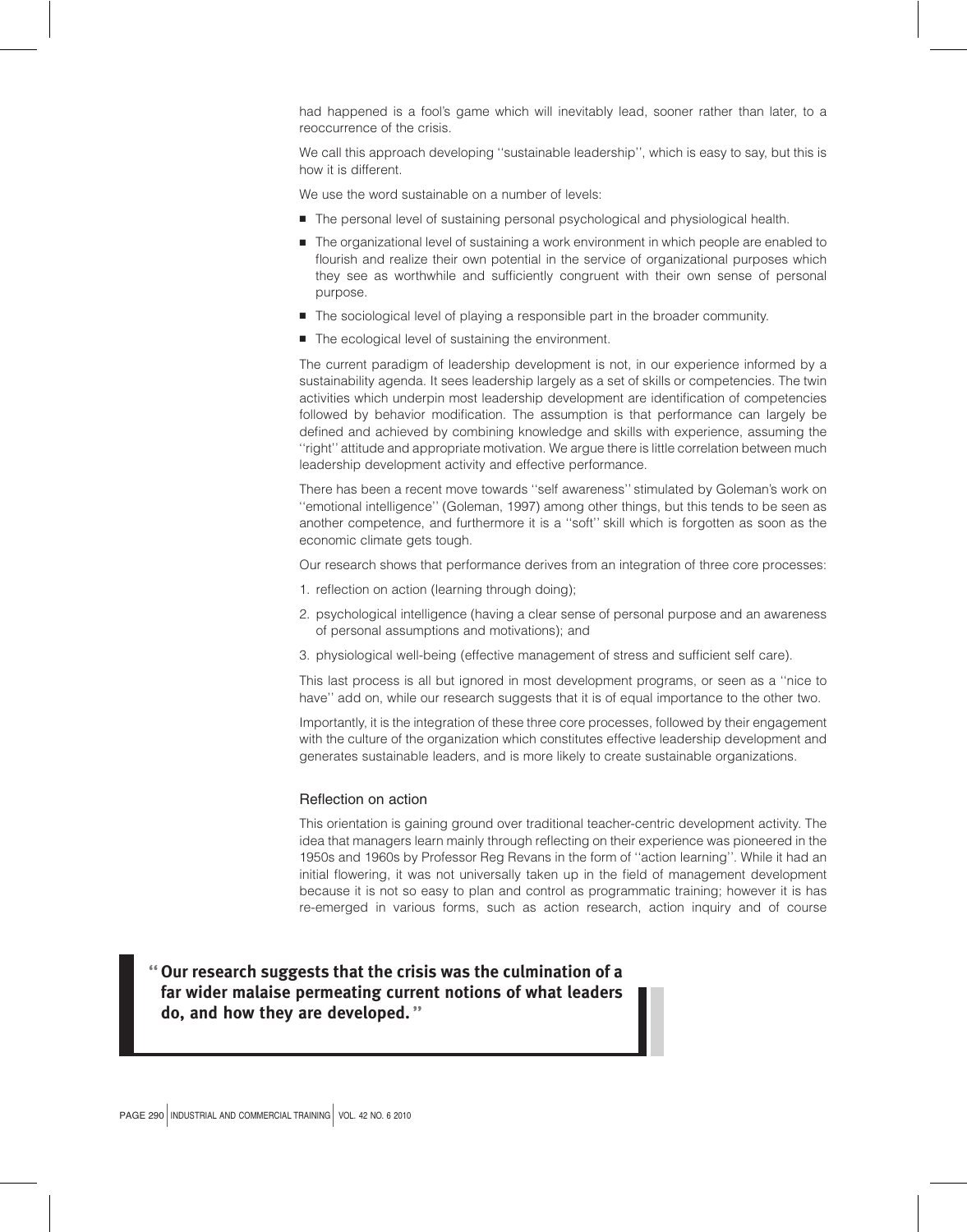coaching, as traditional forms of ''training'' are increasingly called into question. The challenge here is ''reflection''. It is one thing to act, and management is largely associated with ''doing''. It is quite another to reflect seriously on action and hence to learn. What we are talking about here is leaders finding the time and the space to re-gain a sense of perspective, and chew over their reflections of what they hear from others. This inevitably means giving up old leadership assumptions about being ''in control'' and instead taking the time to reconnect with those around them who have unique insight into what is really happening in the business.

This is still somewhat counter cultural in the frenetically high performance cultures of most organizations, and it is the inculcation of this practice of reflection in, and on action that is, in our view, one of the hallmarks of sustainable leadership.

## Psychological intelligence

This more recent focus is currently largely addressed through the use of psychometric instruments which purport to provide ''profiles'' of personality, preference, aptitude and so on. What they do not substantively address are two core psycho/sociological questions:

- 1. Personal purpose. If we ask a leader ''what is your purpose?'', the initial response will probably be incomprehension. If you press them to think about what kind of society they want to create for future generations, what kind of organization they want to create for their employees, what effect they want their organization to have on the environment and so forth, they may wonder what all of this has to do with their job as a leader. We suggest that it has everything to do with their job as a sustainable leader, and particularly that responsible leaders need to think about their personal purpose as opposed to unthinkingly conflating their personal purpose with the commercial aims of the organization or their own narrow commercial interests. This capacity to think about personal purpose is another of the hallmarks of sustainable leadership.
- 2. Motivation. In our experience, all motivations have a shadow side, or neurotic potential. For example the desire to succeed is clearly a valuable source of energy, and it can tip over into a desire to succeed for its own sake, to the exclusion of all other considerations, and at the expense of others. The desire to manage others is similarly a valuable motivation until it becomes an end in itself, and so forth. Such ''neurotic'' motivations usually have their roots in early experiences and are never sustainable in the long run. They frequently lead to individual burn out, and/or create toxic work environments. Helping leaders develop depth insights into their motivations, is another hallmark of sustainable leadership.

## Physiological well-being

This focus is rarely addressed and is barely discussable in some cultures. However there is overwhelming research evidence that neurotic motivation (invariably unconscious) often combined with over-identification with the organization (lack of sense of personal identity) gives rise to physiological stress levels which are unsustainable in the long run. Long term consequences are sleep problems, alcohol dependency, burn-out, and of course increased likelihood of cardio-vascular disease, type 2 diabetes and so on. Paying systematic attention to physiological well-being is another hallmark of sustainable leadership.

## Engagement of the core processes with the culture of the organization

Our research amplifies the importance of organizational context in the development of leaders. The culture and work conditions of the organization are the most significant of these contextual influences. By culture we mean the norms and habitual ways in which ''things are done around here''. Work conditions refer to the demands made of individuals, the time pressures set upon them, the nature of organizational control systems and procedures, and the habitual tenor of work relationships.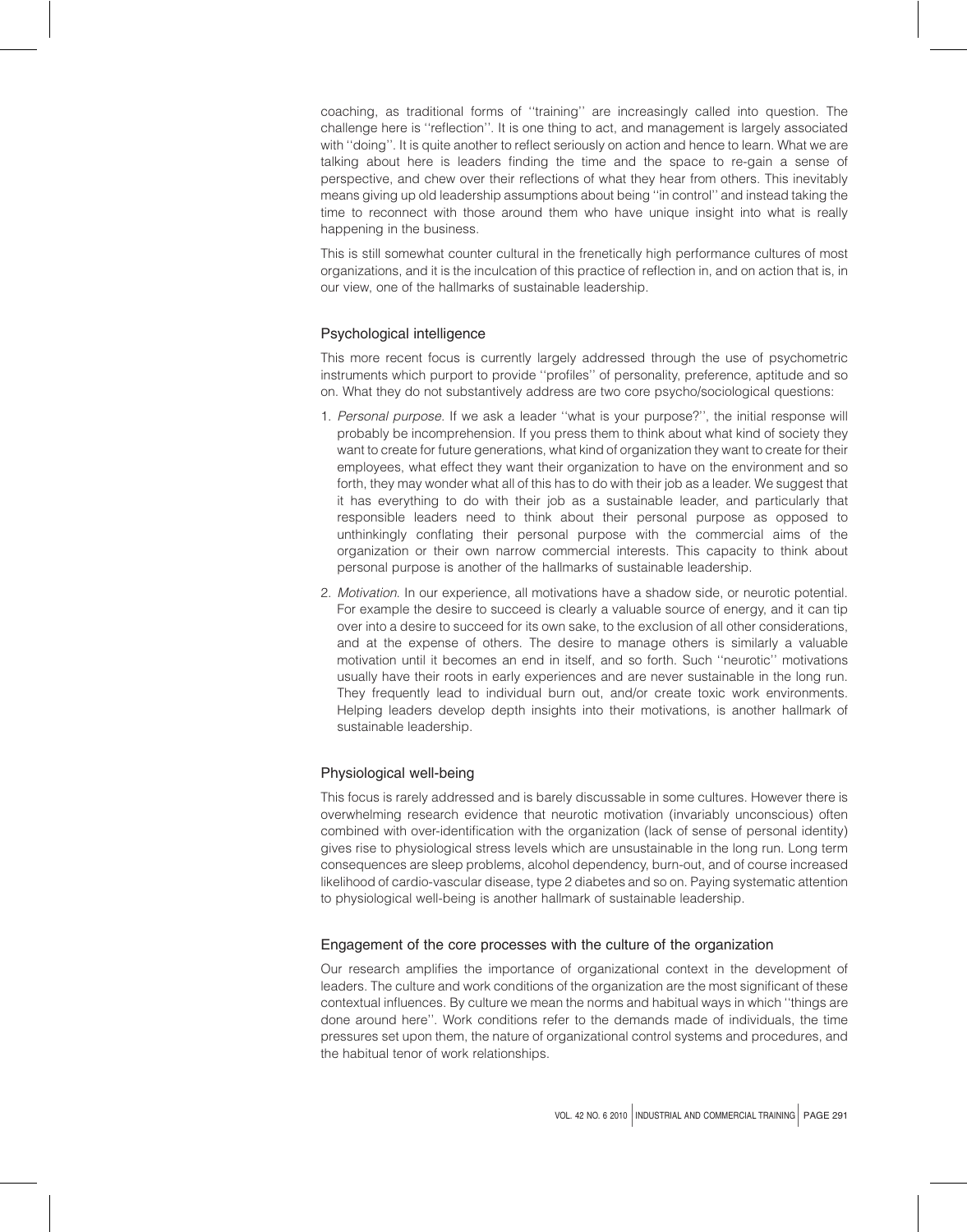It is the inter-relationship between these contextual factors and the core individual processes that determine the effectiveness of leadership development. In fact, we would go further and say that effective leadership development is concerned with the negotiated engagement between the core processes outlined above, and the culture and conditions of the organization.

When derailment happens it is either caused by the fixed neurotic patterns of the individual leader (described above), or a negation of the personal in favor of the demands of the organization, based on what we believe is the unsustainable assumption that leaders are, ipso facto, obedient servants of the corporation, and therefore must bend to whatever the culture of the organization dictates. This belief is reinforced by some of the literature on derailment – particularly that which takes an exclusively individual psychological perspective (see for instance, Psychological Consultancy Ltd, 2009). In our experience, such an approach risks stigmatizing the individual and exonerating the organization.

But we are equally clear that the individual leader must play an active role in determining how he or she engages with the organization. In essence this means they need to define for themselves to which aspects of the culture and conditions do they feel committed? To what do they sign up? With which aspects are they willing to live? And what do they seek to change?

This portrayal of the leader as powerful agent in communion with the organization is the final hallmark of sustainable leadership. It challenges the idea that leaders can be developed effectively in isolation from their social context, and rejects deterministic notions that leaders are purely at the mercy of powerful forces in their environment (Zimbardo, 2007). It makes the relationship between the organization and the individual leader central to the effectiveness of leadership development.

## **Summary**

Table I summarizes the key characteristics of the new paradigm of leadership development we are calling sustainable leadership, and shows how these are different from conventional approaches.

#### Applying this in the current business environment

Over the past five years we have created ''development experiences'' based on the hallmarks of sustainable leadership development described above, involving multi-national groups of leaders from the pharmaceutical, professional services, banking, energy and BPO industries. These ''experiences'' have combined different learning methodologies with a heavy emphasis on the experiential. Typically, they have consisted of a linked series of developmental activities over an extended period of time (usually between four and 12 months).

| Table I How leaders develop: old vs new paradigm                                                                                               |                                                                                                                                      |
|------------------------------------------------------------------------------------------------------------------------------------------------|--------------------------------------------------------------------------------------------------------------------------------------|
| Current paradigm                                                                                                                               | Our proposition: sustainable leadership                                                                                              |
| Concern with performance                                                                                                                       | Concern with human sustainability as<br>pre-requisite for performance                                                                |
| Identify skills or competencies                                                                                                                | Foster and integrate core individual processes of<br>reflection on action, psychological intelligence<br>and physiological wellbeing |
| Modify leaders' behavior based on these<br>competencies                                                                                        | Negotiate engagement between core processes<br>and culture of organization                                                           |
| Leadership is drilled into people via off-job<br>training                                                                                      | Leadership emerges from reflection on action in<br>dealing with real-life adversity                                                  |
| Focus on the development of one-size-fits-all set<br>of competencies; no attempt to adapt these to<br>leader's specific context and challenges | Focus on the quality of the relationship between<br>the individual leader's core processes and the<br>culture of the organization    |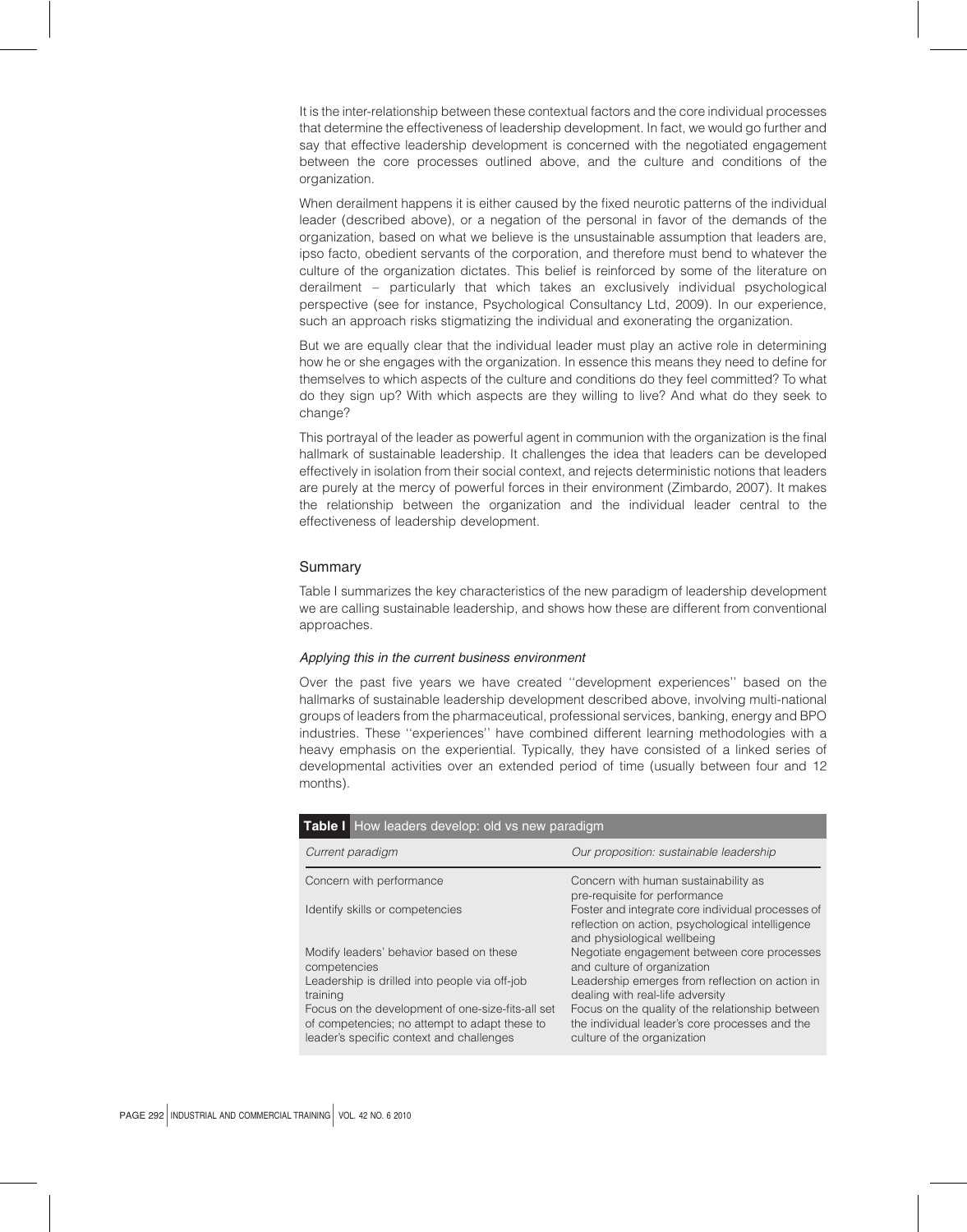## Key principles

Our development experiences are informed by three key ideas:

- 1. We put the leader's story and experience at the heart of our work with them. We are storied creatures – our identity comes from the stories we tell ourselves about who we are and why we are here in this world. We focus on exploring this story, including the leader's sense of personal purpose, and its significance for their practice of leadership. We help them explore how this serves them at this point in their lives, and how this story might be holding them back. We are interested in helping them construct alternative affirming and sustainable stories which may serve them better.
- 2. We are particularly interested in leaders' stories of tough times their experience of when things did not go to plan, when reality did not conform to expectations. Our research supports previous findings from the Centre for Creative Leadership and others, that hardship experiences hold the development potential to bring about profound learning – in effect a shift in consciousness that catalyses maturity and wisdom. ''Becoming a leader'', says Warren Bennis, ''is synonymous with becoming yourself. It is precisely that simple, and it is also that difficult.''
- 3. We ensure that every aspect of the development activity is congruent with the sustainability message. This includes the sustainability and developmental stage of the coaches and facilitators involved, the types of venue chosen for workshops, the food served, the care taken to minimize the carbon footprint, etc. One mistake here can invalidate the whole developmental effort.

## A practical example

What does this look like in practice? We tailor each development experience to meet the specific needs of the client, and tend to eschew generic, one-size-fits-all programs. But in order to illustrate how we work, we have outlined below a typical such experience.

#### Individual inquiry into core individual processes

Development experiences typically begin with an inquiry into the three core individual processes we described previously.

We ask people to assess their personal sustainability as well as the degree to which the culture of their company fosters a responsible approach to work and career, through the use of surveys and one-on-one conversations. The conversations focus on the most challenging times during a leader's career, as well as their experience of being a leader in their organization. Finally we ask them to assess their state of well-being through a self administered medical test.

## Executive coaching to explore the leader's dominant narrative

During an initial coaching session we begin to explore the dominant narrative they have about themselves as leaders, and when in the past they might have had an alternative story that better served them.

## Coming together to explore alternative ways of leading

We use a residential workshop to challenge leaders' current way of being and doing. As far as possible we try to locate workshops in environments far removed from their everyday existence. Along with the experiential nature of the workshop activities, this serves to ''discombobulate'' leaders, enabling them to de-construct their current world view and explore alternatives. We have run workshops in such exotic locations as Kenya, exposing leaders to the realities of the dollar-a-day existence of most Africans, and on a Greek Island, bringing leaders into contact with the worlds of art and mythology and the beauty of the natural environment. Equally we have run them in more prosaic locations such as Brussels, working and talking with leaders and clients of NGOs, and in a disused warehouse in London's East End.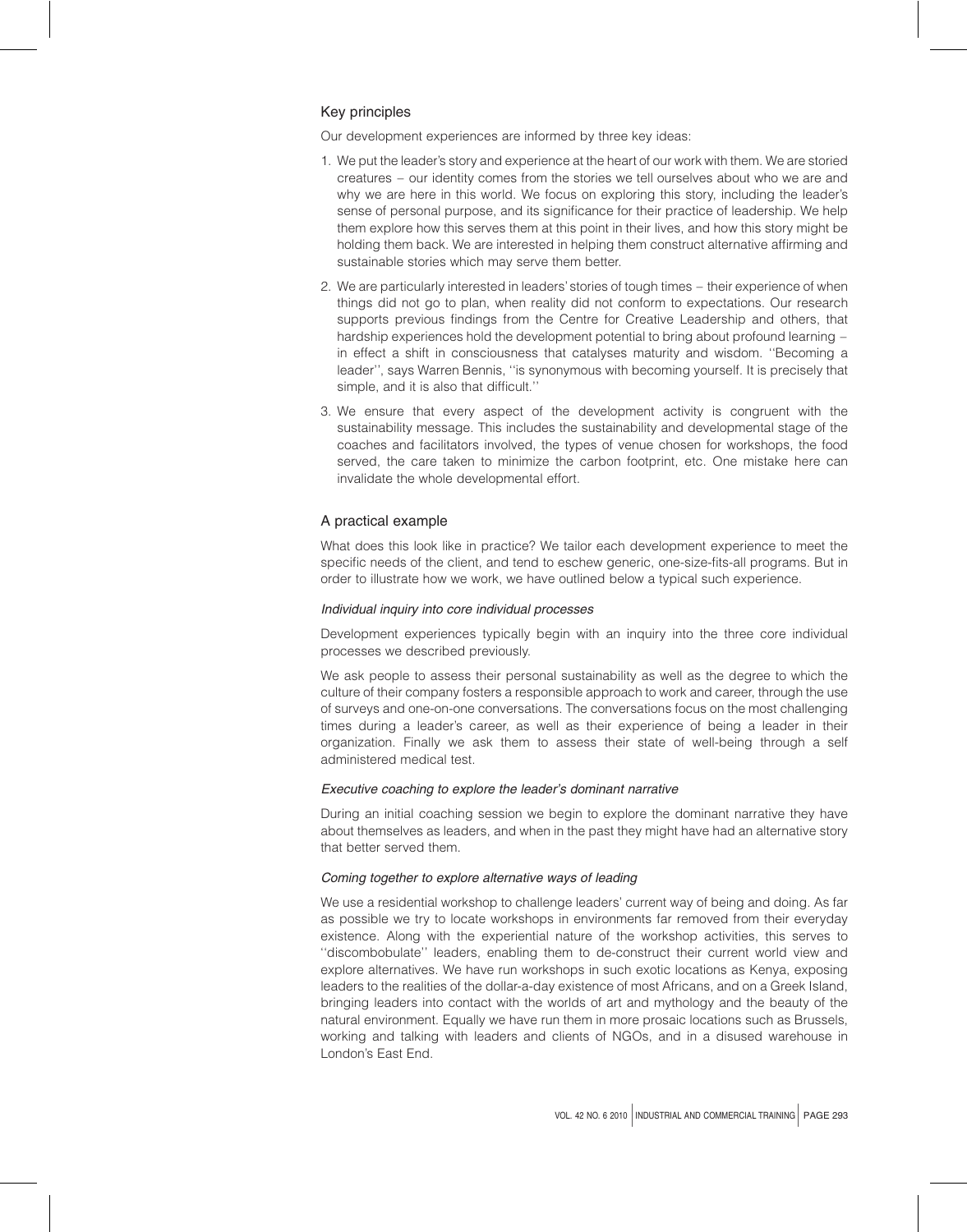During one-to-one sessions we explore leader's psychological and physiological well-being, and the likely impact this has on their leadership, decision making and interactions with others, based on the information collected during the inquiry stage. This often provides compelling data which can prove to be a wake up call for some. We use a variety of insight provoking development activities including action learning, eliciting a leader's sense of purpose through reflective questioning from peers, guided visualization, and so forth.

#### Continuing the coaching

Subsequent coaching builds on the progress made on the workshop, in particular the leader's emerging sense of personal purpose, how this relates to the organization's purpose and culture and what actions need to be taken as a result.

#### Action inquiry into the day-to-day practice of sustainable leadership

We use action inquiry to enable leaders to develop their practice of sustainable leadership back in their local day-to-day environment. Inquiry groups typically consist of six or seven leaders from disparate parts of the same business or different organizations entirely.

The group frames the specific questions they want to explore about their practice of sustainable leadership, and agrees how they will go about experimenting with this new form of practice back in their day-to-day lives as leaders. They reflect as a group on their experience with these new forms of professional practice some months later, with the intention of learning from their successes and failures, and developing theoretical perspectives which inform their subsequent practice as leaders.

#### Uncharted territory

It seems to us that the time is right to examine some of our cherished beliefs and assumptions about developing leadership. So much of the old paradigm of leadership has been discredited by the events of the last two years. We can only go on pretending that it is business as usual for so long. Sooner or later the old paradigm will lead us into the next crisis. There has never been a better time for our notions of leadership to move towards a larger, more encompassing perspective on the world in which we live, and to adopt a sustainable approach to the development of those who lead our organizations.

#### References

BBC (2009a), ''The love of money'', BBC News, 10 September.

BBC (2009b), ''City diaries'', 9 September.

Casserley, T. and Megginson, D. (2008), Learning from Burnout: Developing Sustainable Leaders and Avoiding Career Derailment, Butterworth-Heinemann, Oxford.

Dolphin, T. (2009), ''How to make capitalism better'', IPPR, 20 September.

Gledhill, R. (2008), "Rowan Williams says 'human greed' to blame for financial crisis", The Times, 15 **October** 

Goleman, D. (1997), Emotional Intelligence: Why it Can Matter More than IQ, Bantam Books, New York, NY.

Psychological Consultancy Ltd (2009), Decade of the Dark Side, Psychological Consultancy Ltd, Tunbridge Wells.

Tett, G. (2009), Fool's Gold: How Unrestrained Greed Corrupted a Dream, Shattered Global Markets and Unleashed a Catastrophe, Little, Brown Book Group, London.

Zimbardo, P. (2007), The Lucifer Effect: Understanding How Good People Turn Evil, Random House, New York, NY.